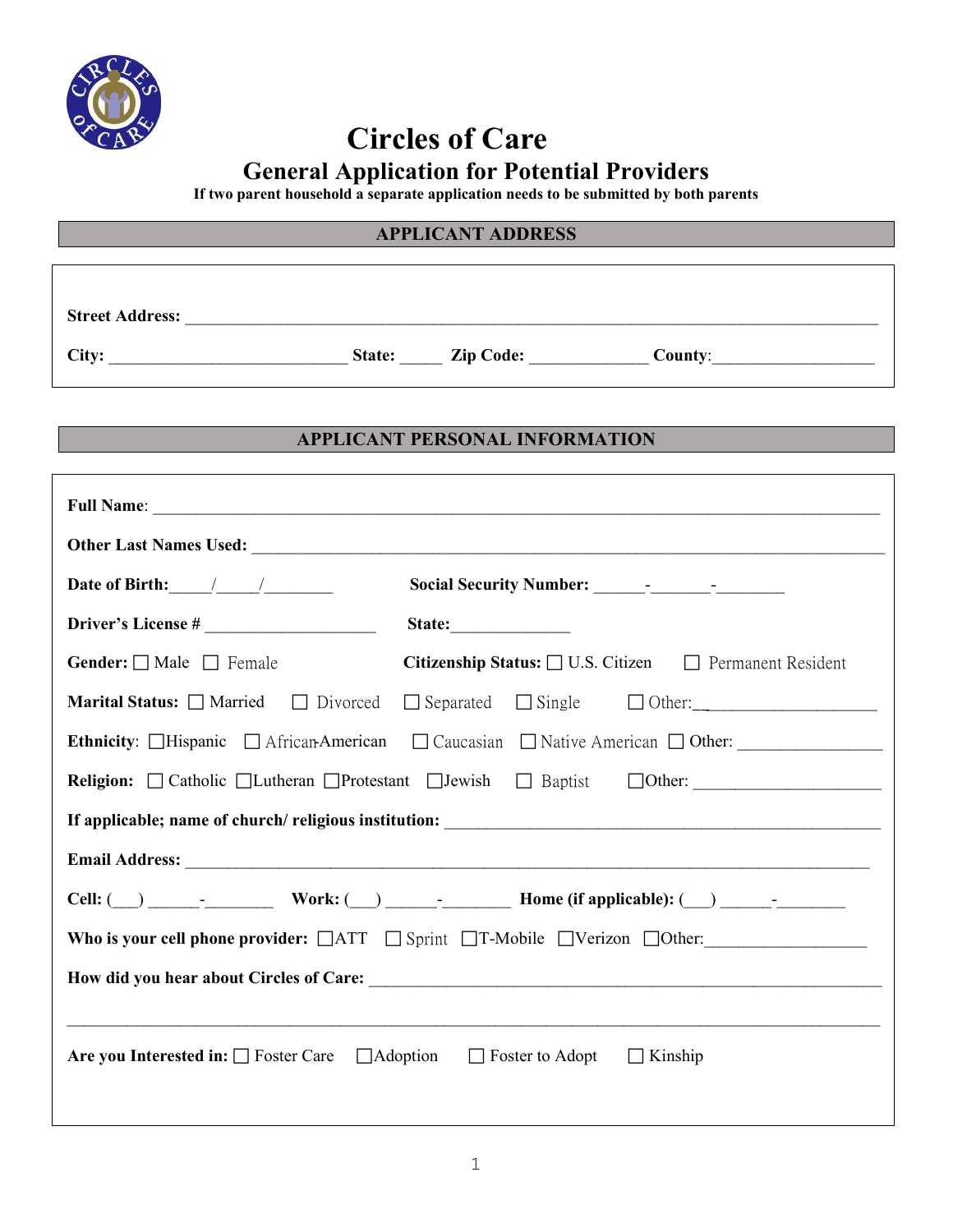## **CURRENT RESIDENCE/HOME ENVIRONMENT**

| <b>Type of Housing:</b> $\Box$ House ( $\Box$ Own/ $\Box$ Rent) $\Box$ Apartment $\Box$ Mobile home |                                                                                  |                               | $\Box$ Duplex |
|-----------------------------------------------------------------------------------------------------|----------------------------------------------------------------------------------|-------------------------------|---------------|
| Approximate value of residence: \$                                                                  |                                                                                  |                               |               |
|                                                                                                     |                                                                                  |                               |               |
| <b>Water Service:</b> □ City Water and Sewer □ Well and / or Septic Tank                            |                                                                                  |                               |               |
| Cooling/Heating: □ Central Heat/Air □ Window Units                                                  |                                                                                  |                               |               |
| <b>Types of Appliances:</b> $\Box$ Electric $\Box$ Gas                                              | $\Box$ Both                                                                      |                               |               |
| Firearms/Weapons in the home: $\Box$ Yes                                                            | $\Box$ No                                                                        |                               |               |
|                                                                                                     |                                                                                  |                               |               |
|                                                                                                     | ,我们也不会有什么?""我们的人,我们也不会有什么?""我们的人,我们也不会有什么?""我们的人,我们也不会有什么?""我们的人,我们也不会有什么?""我们的人 |                               |               |
|                                                                                                     |                                                                                  |                               |               |
| <b>Trampoline:</b> $\Box$ Yes $\Box$ No <b>Pool:</b> $\Box$ Yes $\Box$ No                           |                                                                                  | Hot Tub: $\Box$ Yes $\Box$ No |               |
| <b>Pets:</b> $\Box$ Yes $\Box$ No                                                                   |                                                                                  |                               |               |
|                                                                                                     |                                                                                  |                               |               |
|                                                                                                     |                                                                                  |                               |               |
|                                                                                                     |                                                                                  |                               |               |
|                                                                                                     |                                                                                  |                               |               |
|                                                                                                     |                                                                                  |                               |               |

## **MOTOR VEHICLE INFORMATION (Any Vehicle Transporting Children in Care)**

| Year: | Make:                                                                                       | <b>Model:</b> |
|-------|---------------------------------------------------------------------------------------------|---------------|
| Year: |                                                                                             | <b>Model:</b> |
| Year: | Make:                                                                                       | <b>Model:</b> |
| Year: | Make:                                                                                       | <b>Model:</b> |
|       | *All vehicles transporting children must stay current with their registration and insurance |               |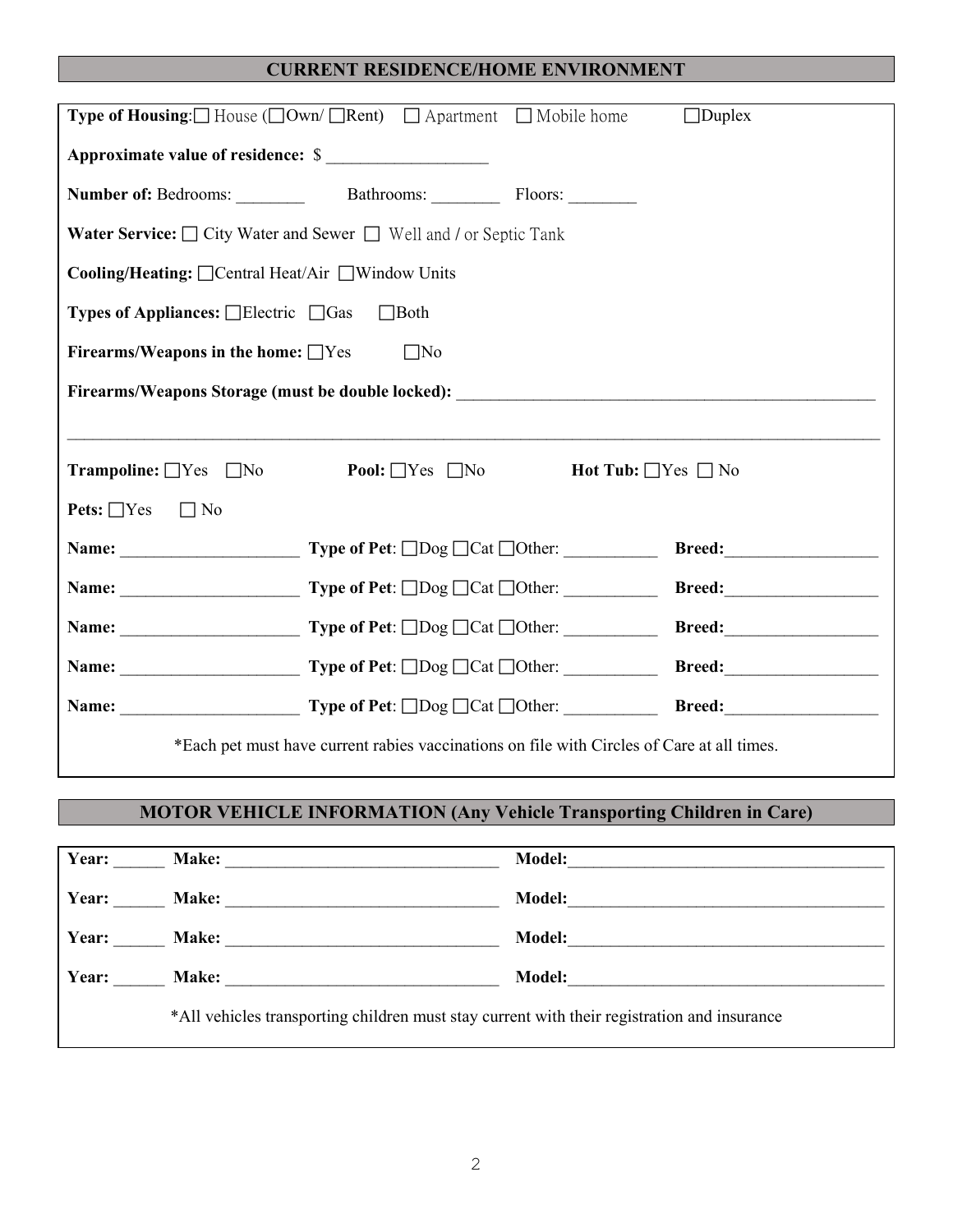## **MEMBERS OF THE HOUSEHOLD**

| <b>Gender:</b> $\Box$ Male $\Box$ Female |                                                        |
|------------------------------------------|--------------------------------------------------------|
|                                          |                                                        |
| Date of Birth: $\angle$ / $\angle$ Age:  |                                                        |
|                                          | Gender: Male Female Relationship: Child Parent Other:  |
|                                          |                                                        |
|                                          |                                                        |
|                                          | Gender: Male Female Relationship: Child Parent Other:  |
|                                          | Full Name:                                             |
|                                          |                                                        |
|                                          | Gender: Male Female Relationship: Child Parent Other:  |
|                                          |                                                        |
|                                          |                                                        |
|                                          | Gender: Male Female Relationship: Child Parent DOther: |
|                                          | <b>FAMLIY MEMBERS NOT LIVING HOUSEHOLD</b>             |

|                                                                                                                                         | Age: | <b>Relationship:</b> □Son □Daughter |
|-----------------------------------------------------------------------------------------------------------------------------------------|------|-------------------------------------|
| <b>Address:</b><br><u> 2002 - Jan Berlin Berlin Berlin Berlin Berlin Berlin Berlin Berlin Berlin Berlin Berlin Berlin Berlin Berlin</u> |      |                                     |
| <b>Phone:</b>                                                                                                                           |      |                                     |
| Email:<br><u> 1989 - John Stein, marking and de families and de families and de families and de families and de families an</u>         |      |                                     |
|                                                                                                                                         |      |                                     |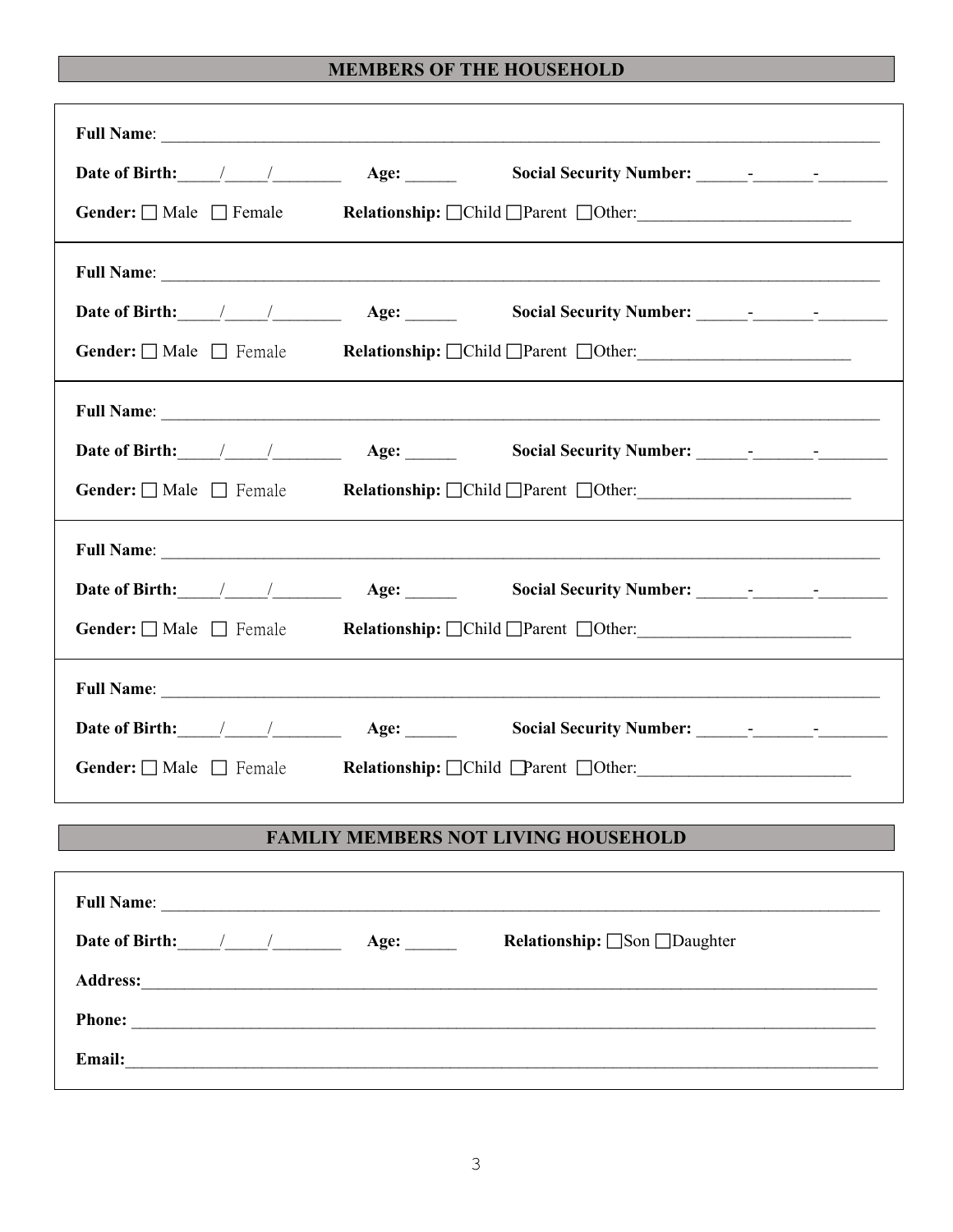| Date of Birth: $\angle$ / $\angle$ Age: | <b>Relationship:</b> <u>□</u> Son □Daughter                                            |
|-----------------------------------------|----------------------------------------------------------------------------------------|
|                                         |                                                                                        |
|                                         |                                                                                        |
|                                         |                                                                                        |
|                                         |                                                                                        |
| Date of Birth: / / Age:                 | <b>Relationship:</b> $\Box$ Son $\Box$ Daughter                                        |
|                                         |                                                                                        |
|                                         |                                                                                        |
|                                         |                                                                                        |
|                                         |                                                                                        |
|                                         | <b>Date of Birth:</b> / / / / / <b>Age:</b> / <b>Age: Relationship:</b> □Son □Daughter |
|                                         |                                                                                        |
|                                         |                                                                                        |
|                                         |                                                                                        |

## **EDUCATION BACKGROUND**

| Graduate: $\Box$ Yes $\Box$ No |                                                                  |             |
|--------------------------------|------------------------------------------------------------------|-------------|
|                                |                                                                  | City/State: |
|                                | Graduate: Ves No Year of Graduation if Applicable: Degree/Trade: |             |
|                                |                                                                  |             |
|                                | Graduate: $\Box$ Yes $\Box$ No Year of Graduation if Applicable: |             |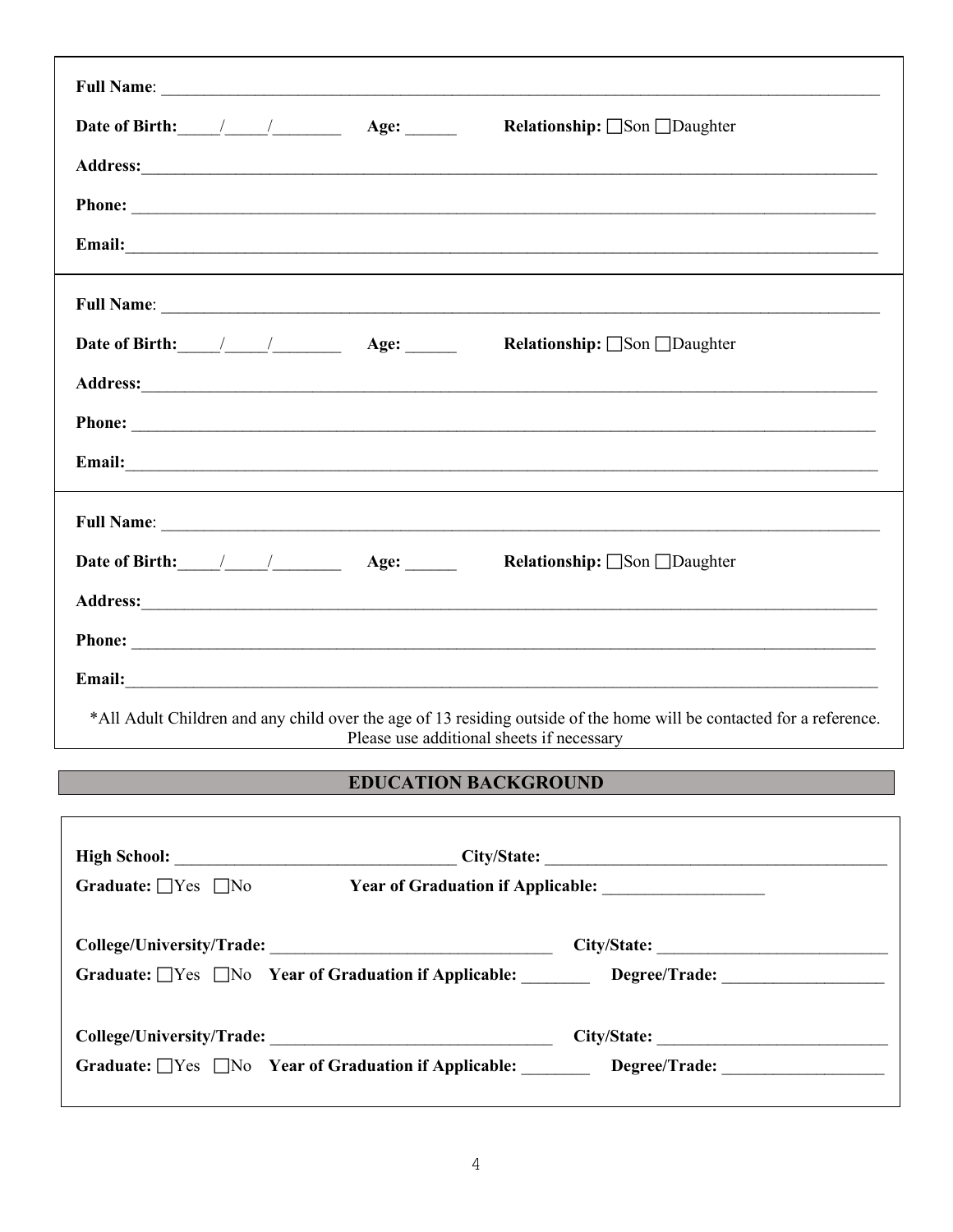## **EMPLOYMENT HISTORY (Last 10 Years)**

|                                                                                                                                                                                                    |                                            | Dates of Employment: Employer: Employer:                                                                                                                                                                                       |  |
|----------------------------------------------------------------------------------------------------------------------------------------------------------------------------------------------------|--------------------------------------------|--------------------------------------------------------------------------------------------------------------------------------------------------------------------------------------------------------------------------------|--|
|                                                                                                                                                                                                    |                                            | Job Title: City/State: City/State: Current Salary:                                                                                                                                                                             |  |
|                                                                                                                                                                                                    |                                            |                                                                                                                                                                                                                                |  |
|                                                                                                                                                                                                    |                                            | Dates of Employment: Employer: Employer: 2008. Employer: 2008. Employer: 2008. Employer: 2008. Employer: 2008. Employer: 2008. Employer: 2008. Employer: 2008. Employer: 2008. Employer: 2008. Employer: 2008. Employer: 2008. |  |
|                                                                                                                                                                                                    |                                            | Job Title: City/State: City/State: Reason for leaving:                                                                                                                                                                         |  |
|                                                                                                                                                                                                    |                                            |                                                                                                                                                                                                                                |  |
|                                                                                                                                                                                                    |                                            | Job Title: City/State: City/State: Reason for leaving:                                                                                                                                                                         |  |
|                                                                                                                                                                                                    |                                            |                                                                                                                                                                                                                                |  |
|                                                                                                                                                                                                    |                                            | Job Title: City/State: City/State: Reason for leaving:                                                                                                                                                                         |  |
|                                                                                                                                                                                                    |                                            |                                                                                                                                                                                                                                |  |
|                                                                                                                                                                                                    |                                            | Job Title: City/State: City/State: Reason for leaving:                                                                                                                                                                         |  |
|                                                                                                                                                                                                    |                                            |                                                                                                                                                                                                                                |  |
|                                                                                                                                                                                                    |                                            | Job Title: City/State: City/State: Reason for leaving:                                                                                                                                                                         |  |
|                                                                                                                                                                                                    | *Please use additional sheets if necessary |                                                                                                                                                                                                                                |  |
|                                                                                                                                                                                                    | <b>MILITARY SERVICE</b>                    |                                                                                                                                                                                                                                |  |
|                                                                                                                                                                                                    |                                            |                                                                                                                                                                                                                                |  |
|                                                                                                                                                                                                    |                                            | Type of Discharge: 1988                                                                                                                                                                                                        |  |
|                                                                                                                                                                                                    | <b>MEDICAL BACKGROUND</b>                  |                                                                                                                                                                                                                                |  |
|                                                                                                                                                                                                    |                                            |                                                                                                                                                                                                                                |  |
| Are you or any household member being treated for physical or psychological illness?<br>$\Box$ Yes $\Box$ No<br>If Yes Please explain:<br><u> 1980 - Johann John Stein, marwolaethau (b. 1980)</u> |                                            |                                                                                                                                                                                                                                |  |
|                                                                                                                                                                                                    |                                            |                                                                                                                                                                                                                                |  |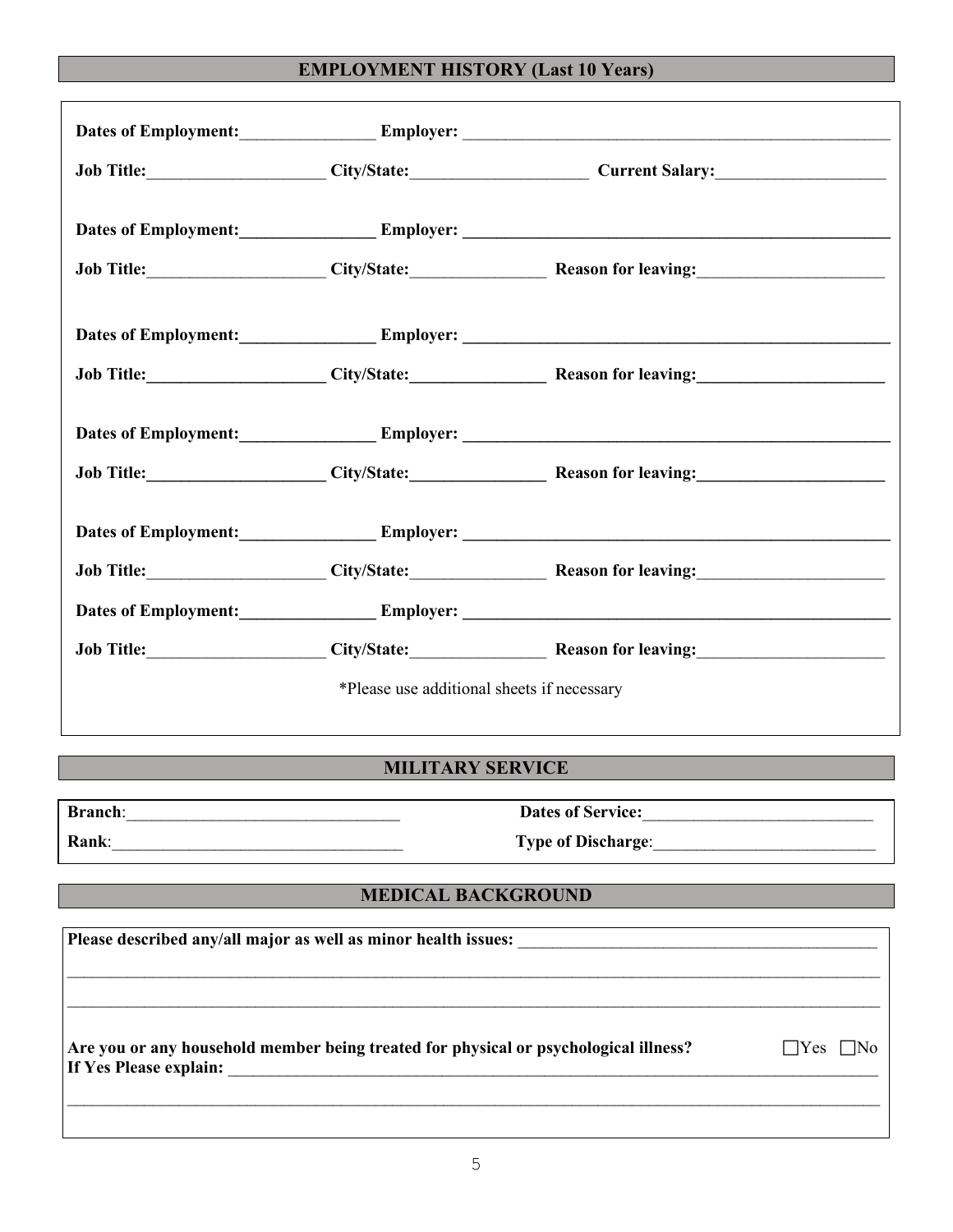# **MEDICATIONS**

| Are you taking any medication (prescribed and/or over the counter)? |                                            | $\Box$ Yes [<br>⊤No |
|---------------------------------------------------------------------|--------------------------------------------|---------------------|
|                                                                     |                                            |                     |
|                                                                     |                                            |                     |
|                                                                     |                                            |                     |
|                                                                     |                                            |                     |
| Name of Medication:<br><u> </u>                                     |                                            |                     |
|                                                                     |                                            |                     |
|                                                                     | *Please use additional sheets if necessary |                     |

# **CRIMINAL HISTORY**

| Have you or any member of the household ever been arrested?                                                   | $\Box$ Yes $\Box$ No |  |
|---------------------------------------------------------------------------------------------------------------|----------------------|--|
|                                                                                                               |                      |  |
|                                                                                                               |                      |  |
|                                                                                                               |                      |  |
| Have you or any member of the household ever been convicted of a misdemeanor or felony?                       | $\Box$ Yes $\Box$ No |  |
|                                                                                                               |                      |  |
|                                                                                                               |                      |  |
|                                                                                                               |                      |  |
| Have you or your spouse/ or family member living in your home ever been a subject of a report which addresses |                      |  |
| the serious physical, emotional, sexual abuse or neglect of a child?                                          | $\Box$ Yes $\Box$ No |  |
|                                                                                                               |                      |  |
|                                                                                                               |                      |  |
| ,我们也不会有什么。""我们的人,我们也不会有什么?""我们的人,我们也不会有什么?""我们的人,我们也不会有什么?""我们的人,我们也不会有什么?""我们的人                              |                      |  |
| ,我们也不会有什么。""我们的人,我们也不会有什么?""我们的人,我们也不会有什么?""我们的人,我们也不会有什么?""我们的人,我们也不会有什么?""我们的人                              |                      |  |
|                                                                                                               |                      |  |
| Have any of your children ever been involved with juvenile court?                                             | $\Box$ Yes $\Box$ No |  |
|                                                                                                               |                      |  |
|                                                                                                               |                      |  |
|                                                                                                               |                      |  |
|                                                                                                               |                      |  |
|                                                                                                               |                      |  |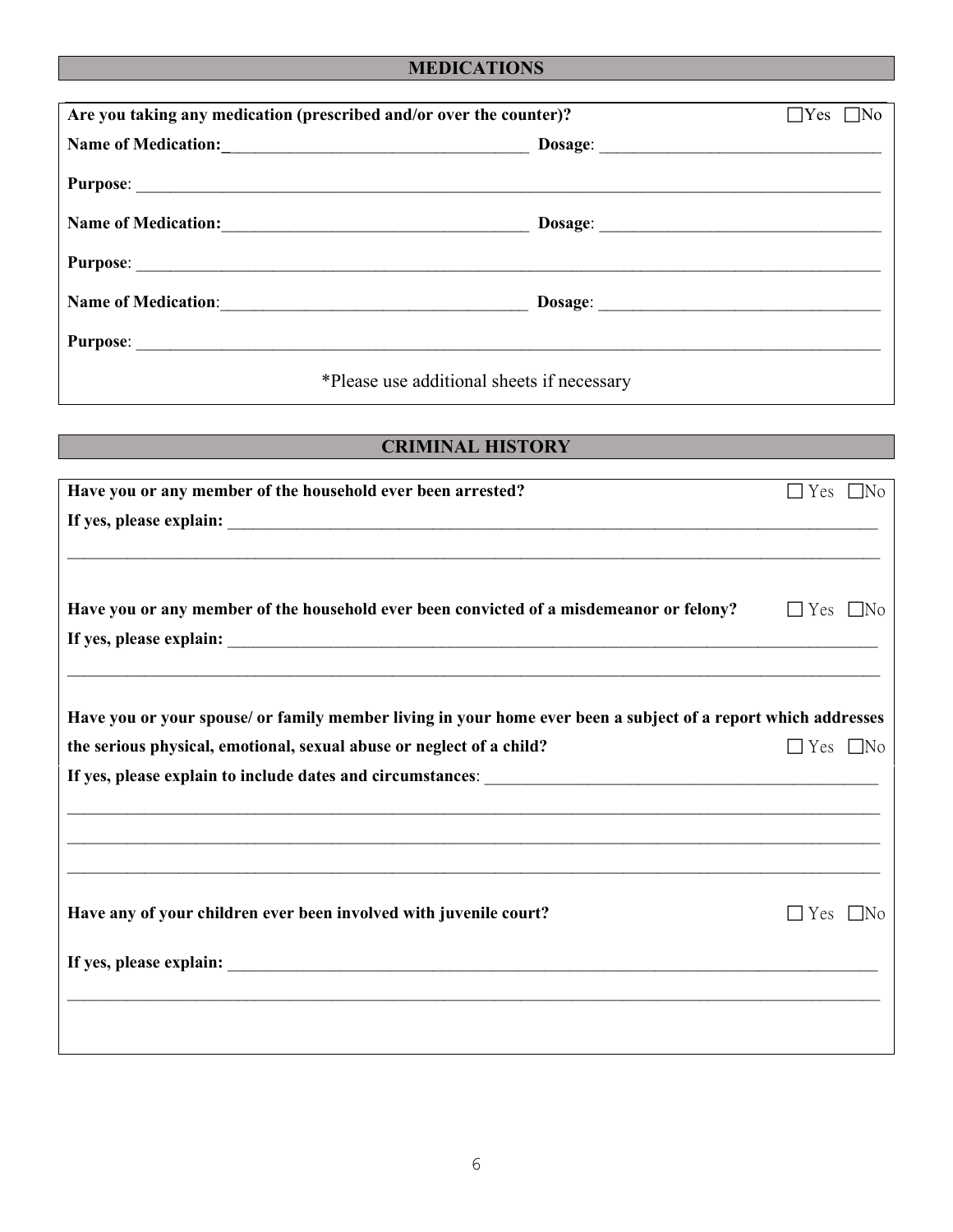# **RESIDENCE HISTORY (Past 10 Years)**<br>Full Physical Addresses are Required

| Reason for Move:                           |    |
|--------------------------------------------|----|
|                                            |    |
|                                            | to |
|                                            |    |
|                                            |    |
|                                            |    |
|                                            |    |
|                                            |    |
|                                            |    |
|                                            |    |
| *Please use additional sheets if necessary |    |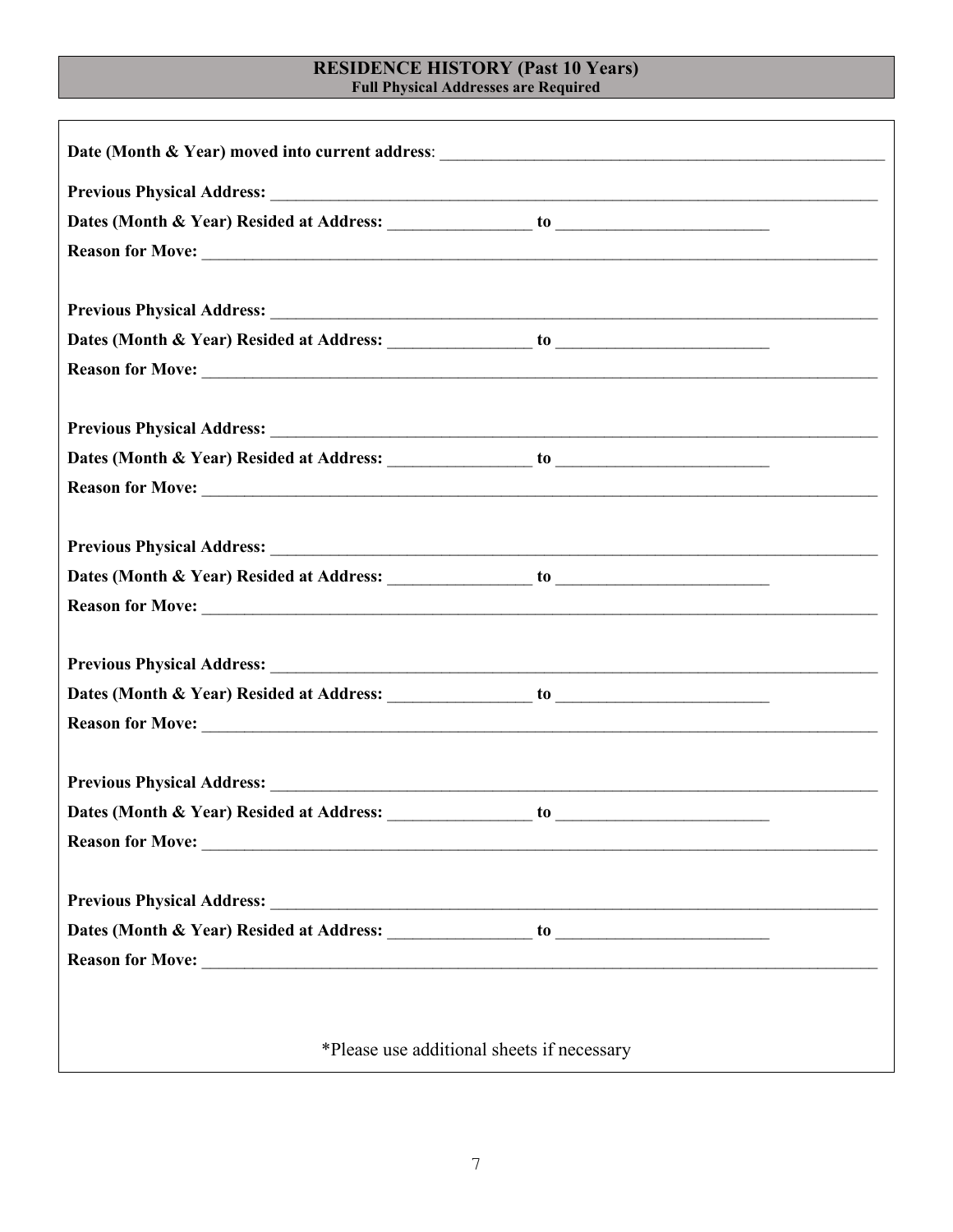# **LOCAL AND COMMUNITY RESOURCES**

| Other community resources in the area (library, boy/girl scouts, YMCA, parks): _______________________________ |  |
|----------------------------------------------------------------------------------------------------------------|--|
| ,我们也不会有什么?""我们的人,我们也不会有什么?""我们的人,我们也不会有什么?""我们的人,我们也不会有什么?""我们的人,我们也不会有什么?""我们的人                               |  |
|                                                                                                                |  |

# SPECIAL SKILLS AND INTERESTS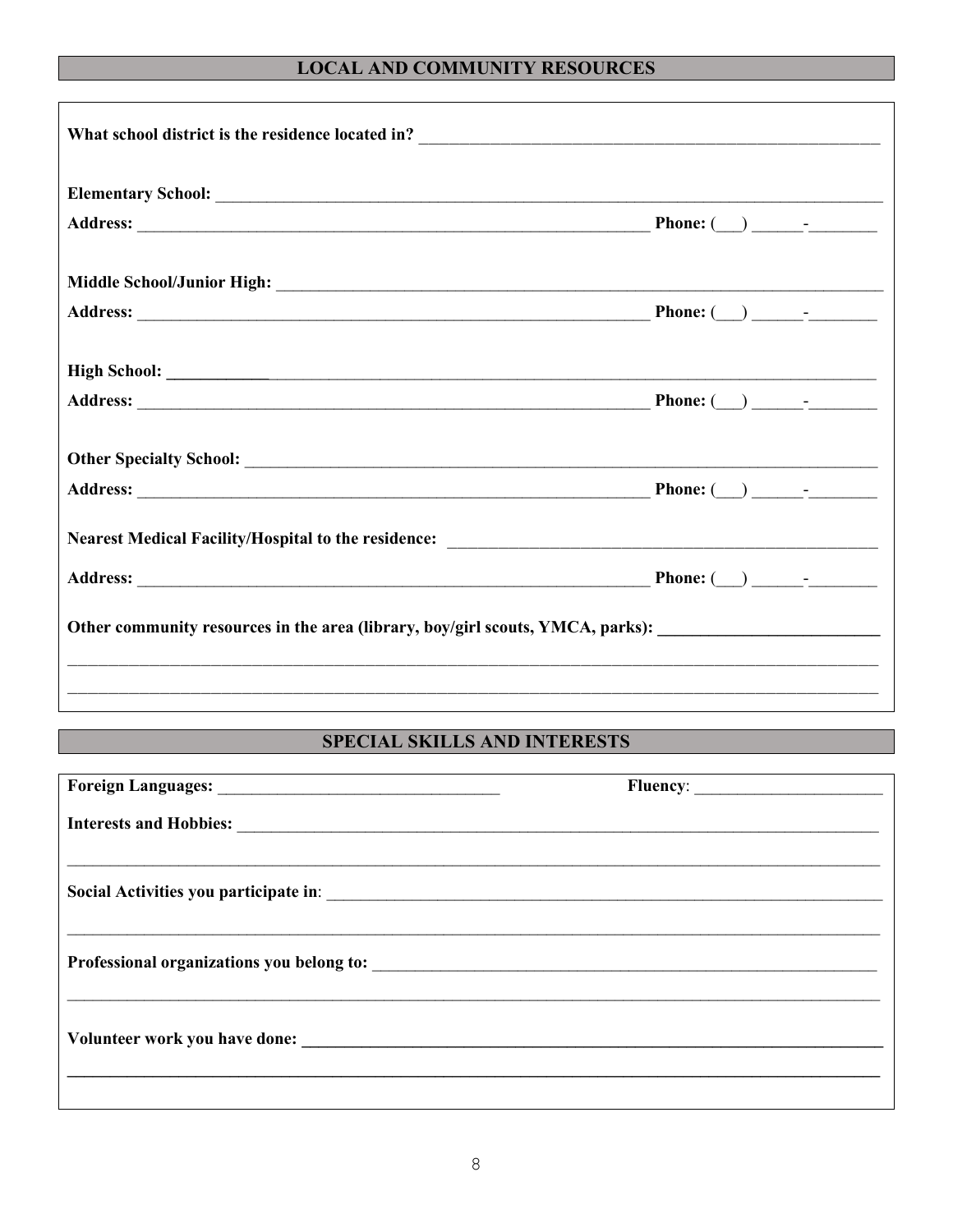# **EMERGENCY CONTACTS**

| Name: Email: Email: |  |
|---------------------|--|
|                     |  |
|                     |  |
| Name: Email: Email: |  |
|                     |  |
|                     |  |
| Name: Email: Email: |  |
|                     |  |
|                     |  |
| Name: Email: Email: |  |
|                     |  |
|                     |  |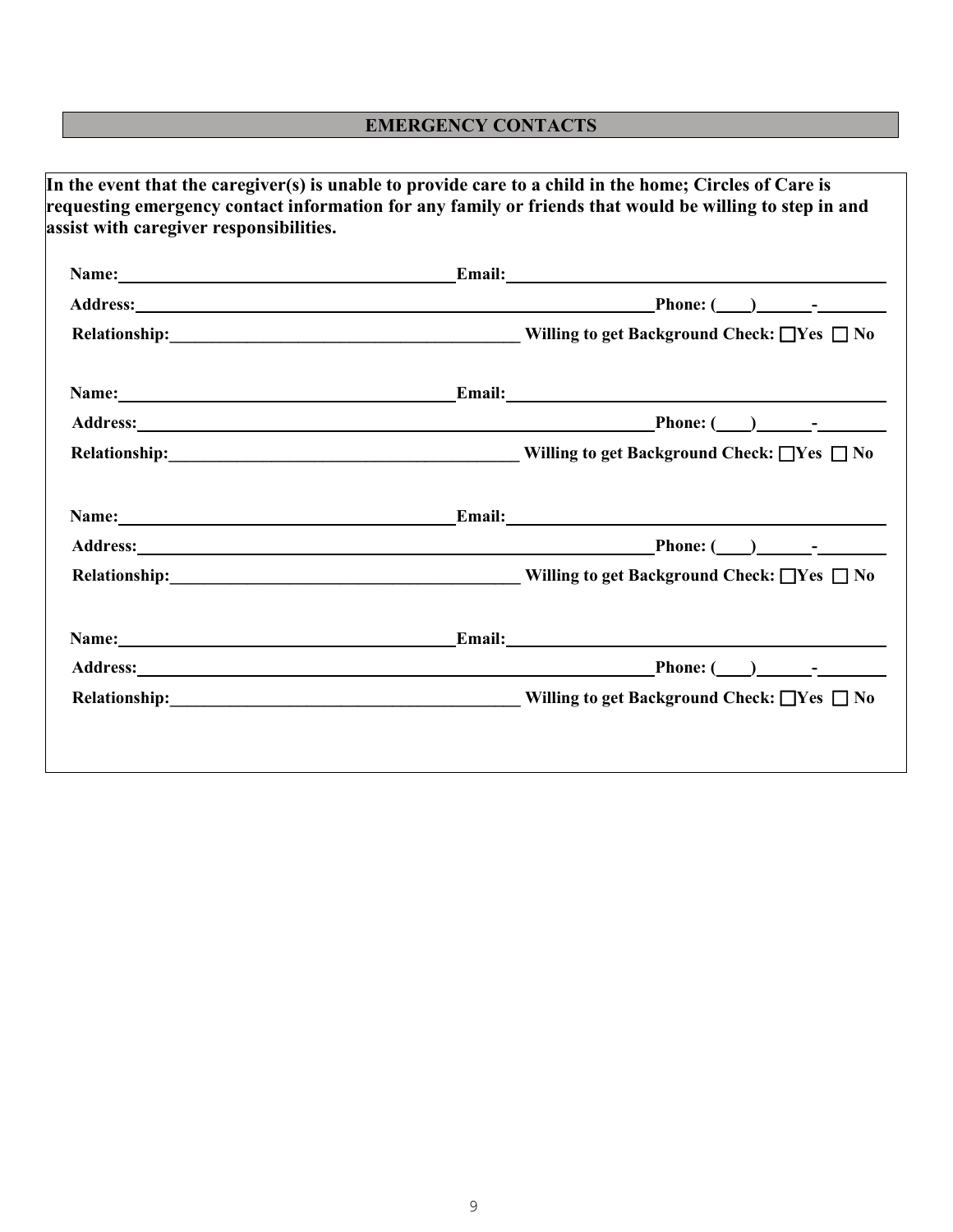# **GENERAL QUESTIONS**

| What do you feel you and your family can offer a foster child living in your home? ___________________________                                                    |                      |
|-------------------------------------------------------------------------------------------------------------------------------------------------------------------|----------------------|
| Give a brief description of your own childhood, including where you lived, how you were disciplined, how your                                                     |                      |
|                                                                                                                                                                   |                      |
| Has any member of your family been in foster care?                                                                                                                | $\Box$ Yes $\Box$ No |
| Have you ever been licensed to provide foster care or adoption with another Child placing agency? $\Box$ Yes $\Box$ No                                            |                      |
| How would you handle the financial situation if your foster care stipend check failed to arrive when expected?                                                    |                      |
| What methods of discipline do you think are appropriate for children?                                                                                             |                      |
| Describe any experience you have in working with children who have emotional, physical, or behavioral<br>problems and what you have learned from that experience: |                      |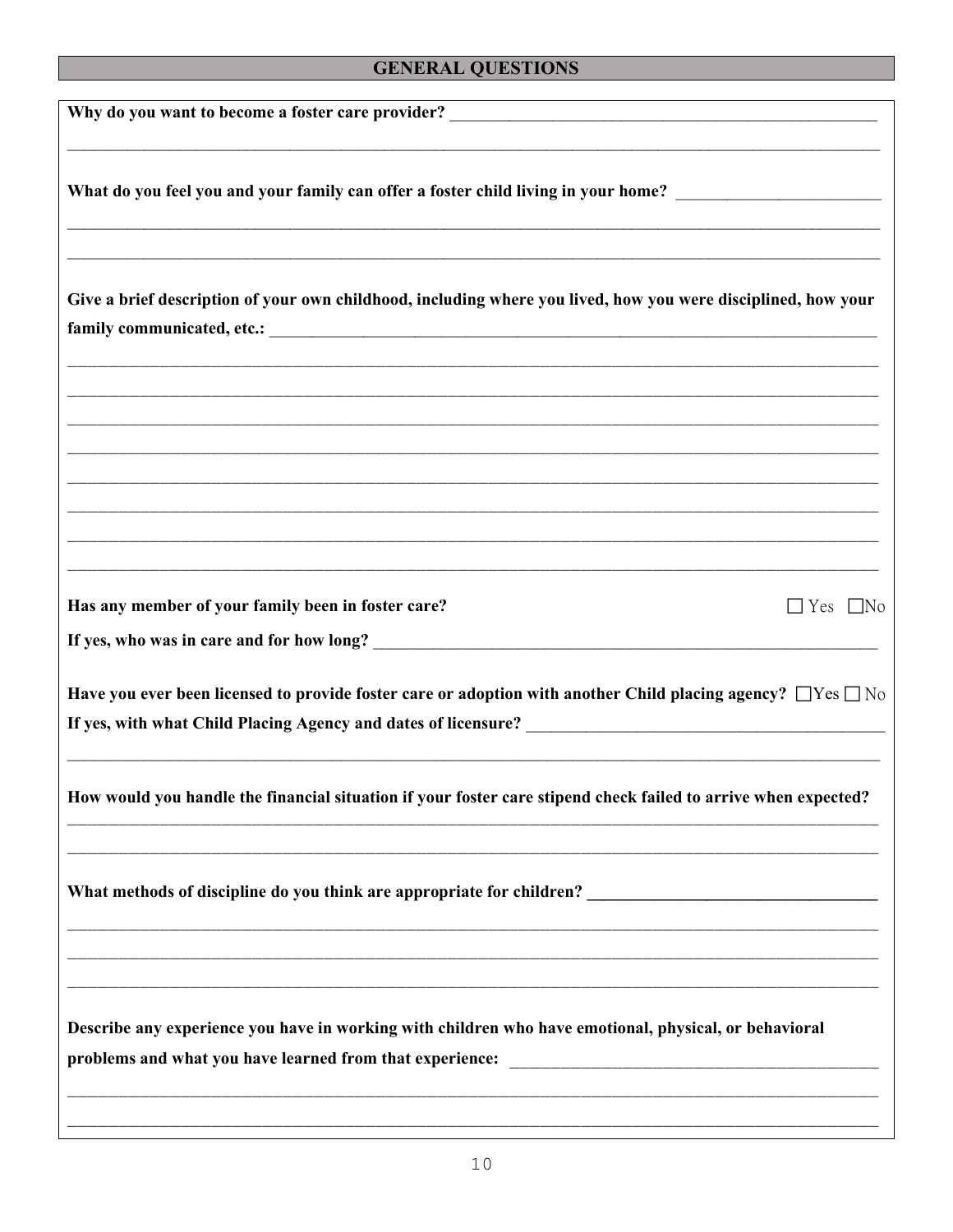| Have you ever taken anyone into your home for an extended period of time?                                      | $\Box$ Yes $\Box$ No |
|----------------------------------------------------------------------------------------------------------------|----------------------|
|                                                                                                                |                      |
|                                                                                                                |                      |
|                                                                                                                |                      |
| Describe a typical week for you, including what you do in your spare time: ___________________________________ |                      |
|                                                                                                                |                      |
|                                                                                                                |                      |
|                                                                                                                |                      |
|                                                                                                                |                      |
| Do you consume alcohol, tobacco, and /or drugs?                                                                | $\Box$ Yes $\Box$ No |
|                                                                                                                |                      |
|                                                                                                                |                      |
| How do you deal with your frustration and anger towards other people, in particular, children and adolescents? |                      |
|                                                                                                                |                      |
|                                                                                                                |                      |
|                                                                                                                |                      |
|                                                                                                                |                      |
|                                                                                                                |                      |
|                                                                                                                |                      |
|                                                                                                                |                      |
| How do you believe supervision could help you?                                                                 |                      |
|                                                                                                                |                      |
|                                                                                                                |                      |
|                                                                                                                |                      |
|                                                                                                                |                      |
|                                                                                                                |                      |
| What do you think would make a child:                                                                          |                      |
|                                                                                                                |                      |
|                                                                                                                |                      |
|                                                                                                                |                      |
|                                                                                                                |                      |
|                                                                                                                |                      |
|                                                                                                                |                      |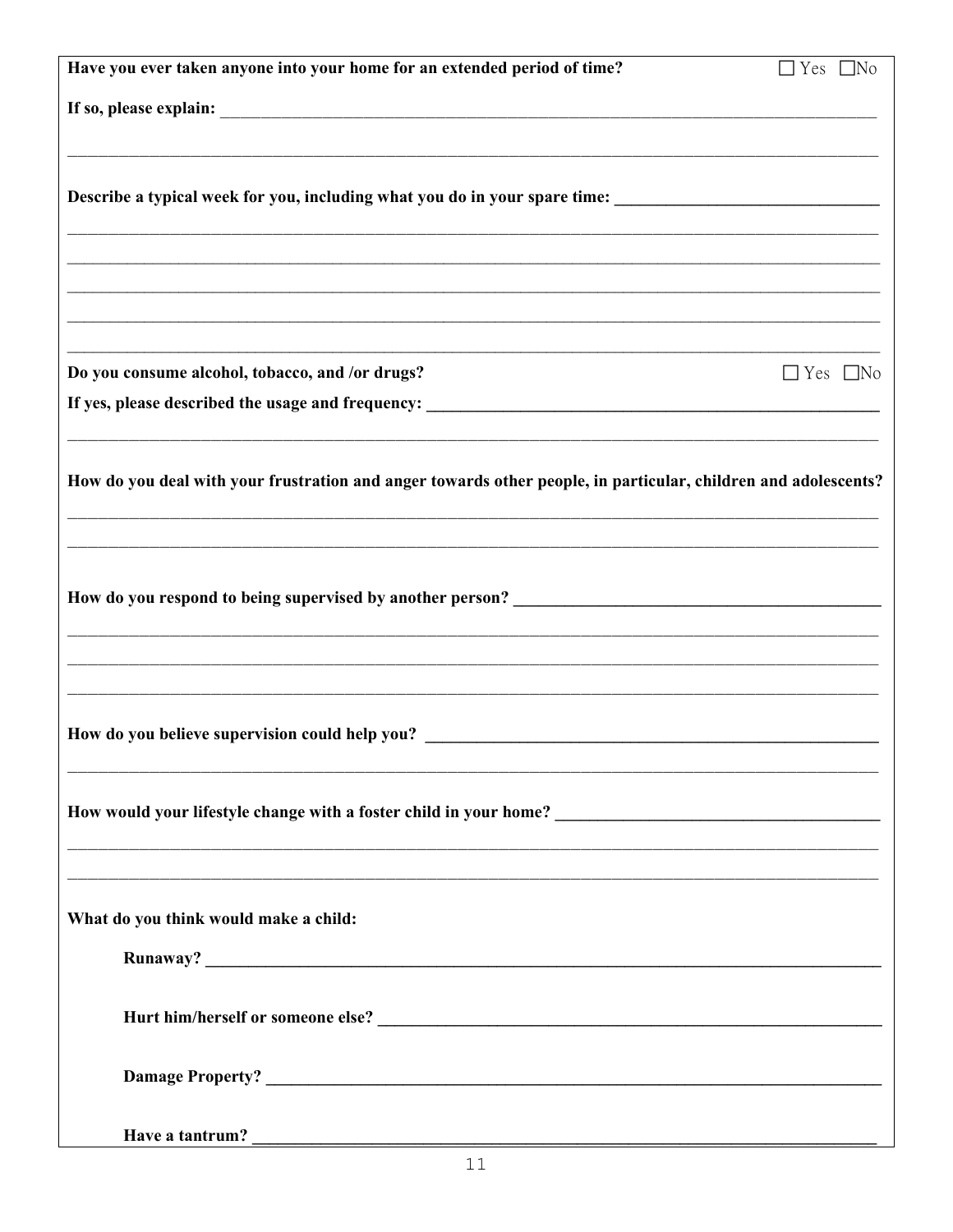## 

# **SUBJECTIVE QUESTIONS**

| My family raised me to value:                                                                                                                                                                                                                                                                                       |  |  |  |  |
|---------------------------------------------------------------------------------------------------------------------------------------------------------------------------------------------------------------------------------------------------------------------------------------------------------------------|--|--|--|--|
| $1.$ $\overline{\phantom{a}}$                                                                                                                                                                                                                                                                                       |  |  |  |  |
| 2.                                                                                                                                                                                                                                                                                                                  |  |  |  |  |
|                                                                                                                                                                                                                                                                                                                     |  |  |  |  |
|                                                                                                                                                                                                                                                                                                                     |  |  |  |  |
|                                                                                                                                                                                                                                                                                                                     |  |  |  |  |
| My three greatest strengths are:                                                                                                                                                                                                                                                                                    |  |  |  |  |
| $\frac{1}{2}$ $\frac{1}{2}$ $\frac{1}{2}$ $\frac{1}{2}$ $\frac{1}{2}$ $\frac{1}{2}$ $\frac{1}{2}$ $\frac{1}{2}$ $\frac{1}{2}$ $\frac{1}{2}$ $\frac{1}{2}$ $\frac{1}{2}$ $\frac{1}{2}$ $\frac{1}{2}$ $\frac{1}{2}$ $\frac{1}{2}$ $\frac{1}{2}$ $\frac{1}{2}$ $\frac{1}{2}$ $\frac{1}{2}$ $\frac{1}{2}$ $\frac{1}{2}$ |  |  |  |  |
| 2. $\overline{\phantom{a}}$                                                                                                                                                                                                                                                                                         |  |  |  |  |
| $3:$ $\overline{\phantom{a}}$                                                                                                                                                                                                                                                                                       |  |  |  |  |
|                                                                                                                                                                                                                                                                                                                     |  |  |  |  |
| My three greatest weaknesses are:                                                                                                                                                                                                                                                                                   |  |  |  |  |
| 1.                                                                                                                                                                                                                                                                                                                  |  |  |  |  |
| 2. $\overline{\phantom{a}}$                                                                                                                                                                                                                                                                                         |  |  |  |  |
| $3:$ $\overline{\phantom{a}}$                                                                                                                                                                                                                                                                                       |  |  |  |  |
|                                                                                                                                                                                                                                                                                                                     |  |  |  |  |
|                                                                                                                                                                                                                                                                                                                     |  |  |  |  |
|                                                                                                                                                                                                                                                                                                                     |  |  |  |  |
|                                                                                                                                                                                                                                                                                                                     |  |  |  |  |
|                                                                                                                                                                                                                                                                                                                     |  |  |  |  |
|                                                                                                                                                                                                                                                                                                                     |  |  |  |  |
|                                                                                                                                                                                                                                                                                                                     |  |  |  |  |
|                                                                                                                                                                                                                                                                                                                     |  |  |  |  |
|                                                                                                                                                                                                                                                                                                                     |  |  |  |  |
|                                                                                                                                                                                                                                                                                                                     |  |  |  |  |
|                                                                                                                                                                                                                                                                                                                     |  |  |  |  |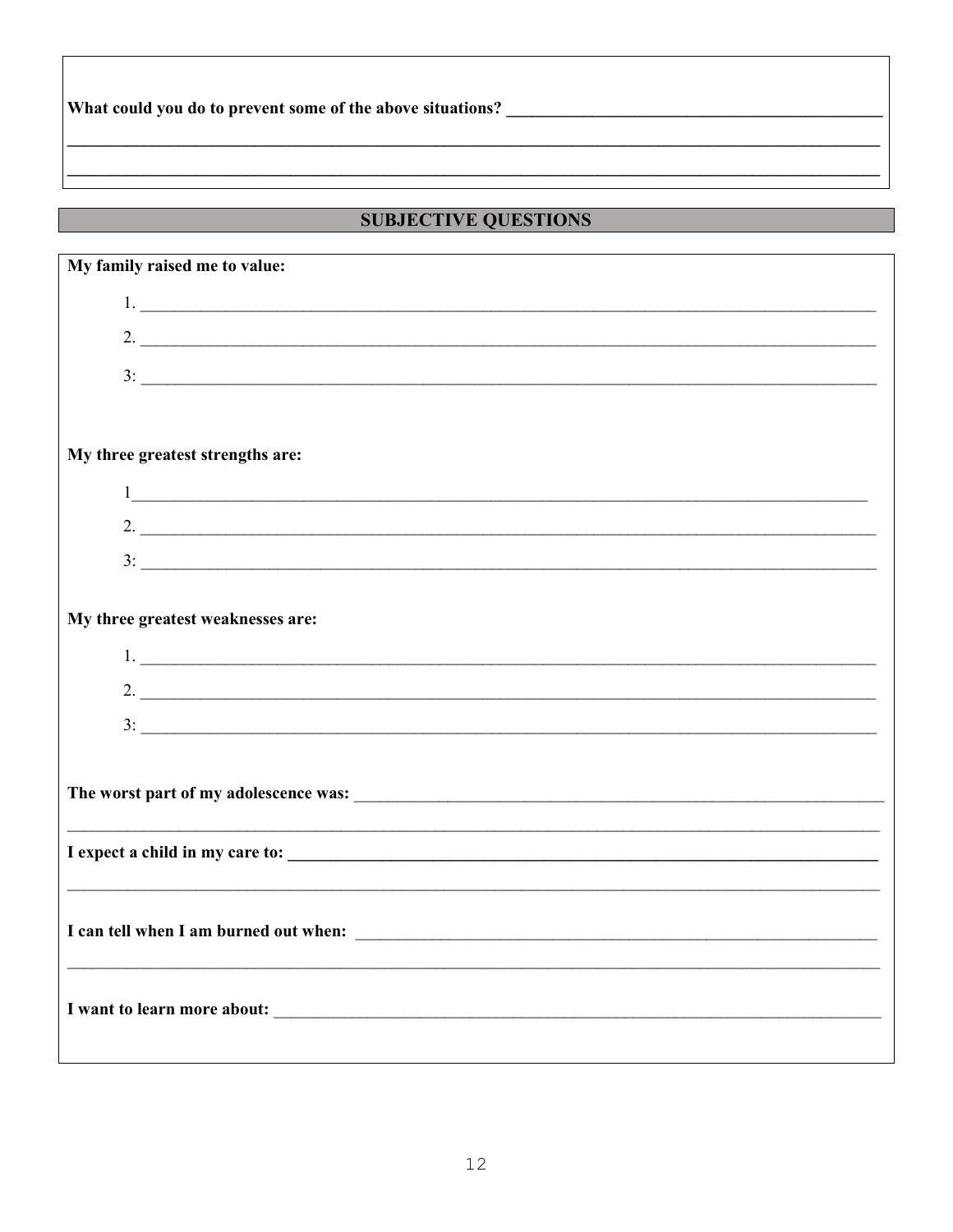#### **REFERENCES**

| <b>FAMILY MEMBER</b>                                                                    |  |  |  |  |  |  |
|-----------------------------------------------------------------------------------------|--|--|--|--|--|--|
|                                                                                         |  |  |  |  |  |  |
| <b>NON-FAMILY MEMBER (must have two that are associated with you in the community):</b> |  |  |  |  |  |  |
|                                                                                         |  |  |  |  |  |  |
|                                                                                         |  |  |  |  |  |  |
| CO-WORKER/EMPLOYER (3 <sup>rd</sup> Non-Family if Self Employed):                       |  |  |  |  |  |  |
|                                                                                         |  |  |  |  |  |  |
|                                                                                         |  |  |  |  |  |  |

**I affirm that the information provided on this application is true, correct, and completed to the best of my knowledge and belief. I acknowledge that any false or misleading statements willfully or knowingly made to Circles of Care, or failure to disclose material facts can result in a denial of licensure.** 

Applicant Signature Date

 $\overline{\phantom{a}}$  , and the contract of the contract of the contract of the contract of the contract of the contract of the contract of the contract of the contract of the contract of the contract of the contract of the contrac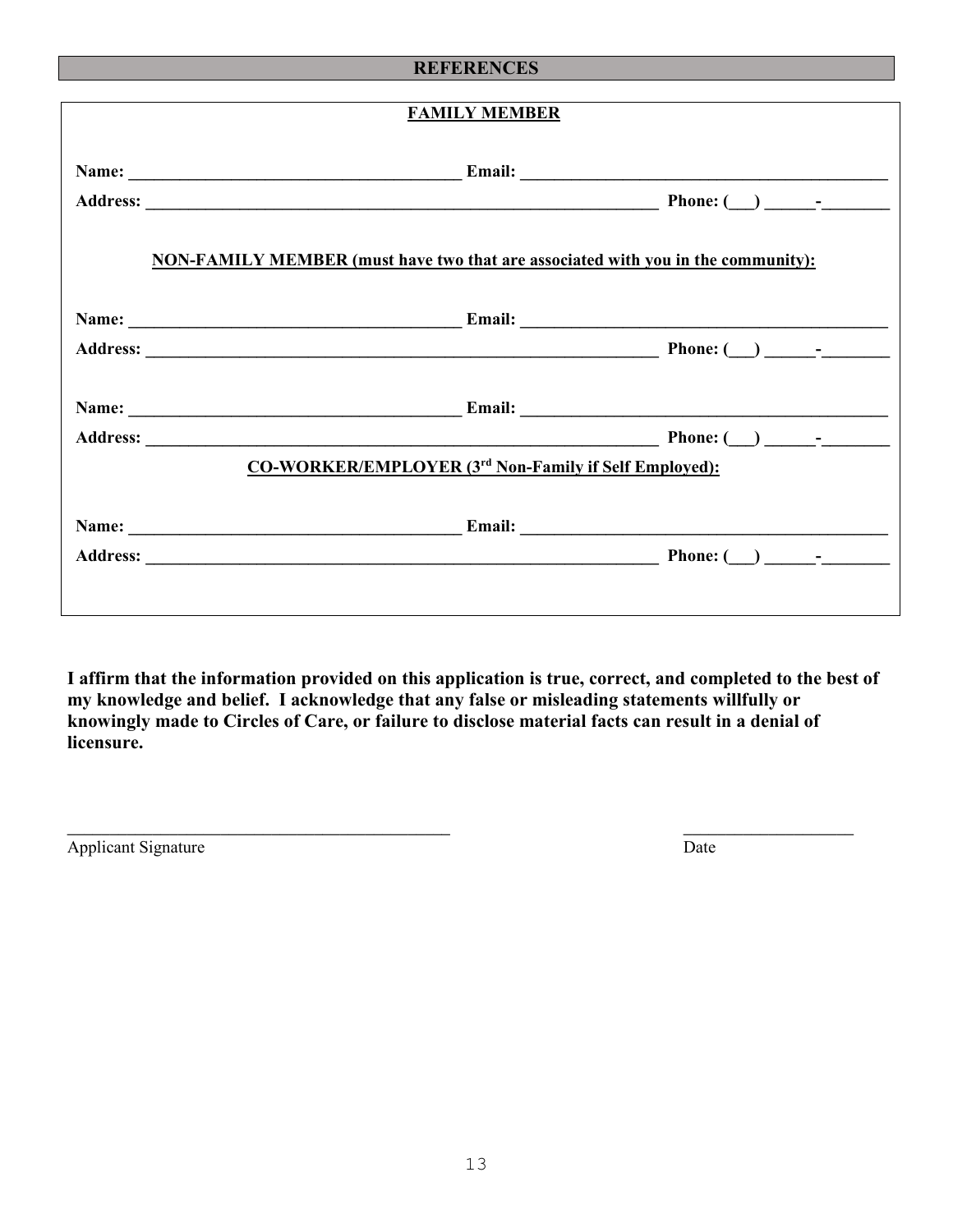#### **CIRCLES OF CARE BEHAVIOR TOLERANCE CHECKLIST**

**This sheet is to be completed as part of your licensing procedure. This list will be reviewed with the COC worker and specific areas will be discussed. It will be used in the consideration of future placements.** 

**Check the column which best describes your family's reaction to each item and your ability to work with such behaviors and issues. Make additional comments if appropriate. If providers differ in their opinion, they may check different columns and designate "1" and "2"** 

| <b>BEHAVIOR</b>                | <b>COULD</b>  | <b>COULD</b>    | <b>WOULD NOT</b> | QUALITY, DEGREE,  |
|--------------------------------|---------------|-----------------|------------------|-------------------|
|                                | <b>HANDLE</b> | <b>POSSIBLY</b> | <b>HANDLE</b>    | EXTENT, OR        |
|                                |               |                 |                  | <b>ADDITIONAL</b> |
|                                |               |                 |                  | <b>COMMENTS.</b>  |
| <b>DEPRESSION</b>              |               |                 |                  |                   |
| WITHDRAWL                      |               |                 |                  |                   |
| DESTRUCTION OF PROPERTY        |               |                 |                  |                   |
| <b>SELF INJURIOUS BEHAVIOR</b> |               |                 |                  |                   |
| <b>HYPERACTIVITY</b>           |               |                 |                  |                   |
| <b>DEFIANCE</b>                |               |                 |                  |                   |
| <b>VERBAL AGGRESSION</b>       |               |                 |                  |                   |
| PHYSICAL AGGRESSION            |               |                 |                  |                   |
| SEVERE PHYSICAL HANDICAP       |               |                 |                  |                   |
| <b>LEARNING DIFFICULTIES</b>   |               |                 |                  |                   |
| NERVOUS MANNERISMS             |               |                 |                  |                   |
| MENTAL RETARDATION             |               |                 |                  |                   |
| <b>SPEECH IMPEDIMENT</b>       |               |                 |                  |                   |
| <b>CRYING OR WHINNING</b>      |               |                 |                  |                   |
| <b>SUICIDAL THOUGHTS</b>       |               |                 |                  |                   |
| <b>TALKING BACK</b>            |               |                 |                  |                   |
| POOR HYGIENE HABITS            |               |                 |                  |                   |
| <b>OVEREATING</b>              |               |                 |                  |                   |
| ANOREXIA/BULIMIA               |               |                 |                  |                   |
| <b>RUNNING AWAY</b>            |               |                 |                  |                   |
| <b>SWEARING</b>                |               |                 |                  |                   |
| SMOKING (CIGARETTES, ETC.)     |               |                 |                  |                   |
| <b>FIGHTING</b>                |               |                 |                  |                   |
| <b>STEALING</b>                |               |                 |                  |                   |
| <b>ALCOHOL</b>                 |               |                 |                  |                   |
| OTHER DRUG/ CHEMICAL ABUSE     |               |                 |                  |                   |
| <b>SEXUAL ACTING OUT</b>       |               |                 |                  |                   |
| <b>MASTERBATION</b>            |               |                 |                  |                   |
| ENURESIS (BEDWETTING)          |               |                 |                  |                   |
| ENCOPREIS (UNCONTROLLABLE BOWL |               |                 |                  |                   |
| <b>MOVEMENTS)</b>              |               |                 |                  |                   |
| <b>PREGNANCY</b>               |               |                 |                  |                   |
| <b>TEMPER TANTRUMS</b>         |               |                 |                  |                   |
| <b>LYING</b>                   |               |                 |                  |                   |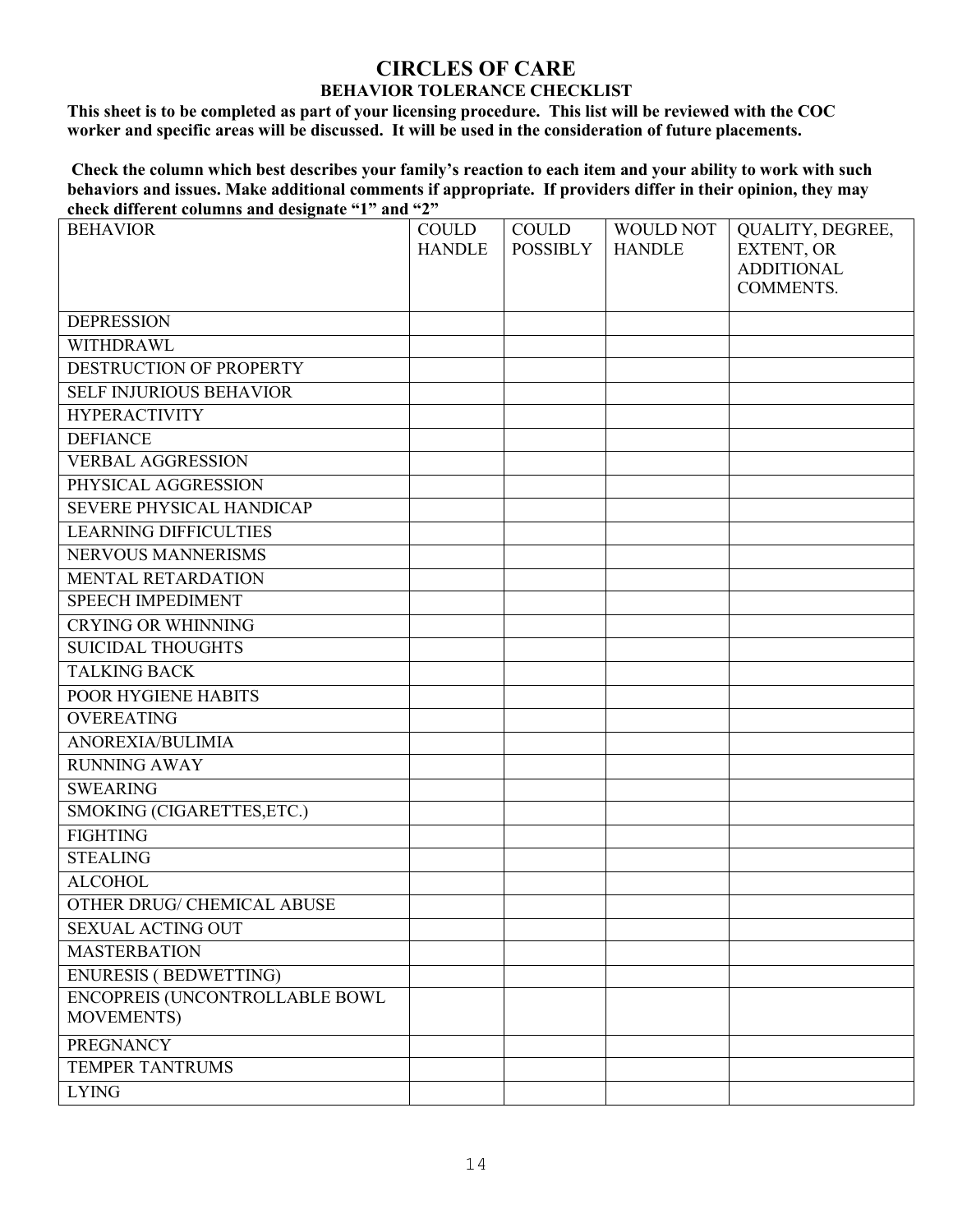#### **RIGHT OF REFUSAL TO DENY LICNEUSRE AND FREE REIMBRUSEMENT ACKNOWLEDGEMENT**

Circles of Care reserves the right to deny licensure of foster care or adoption applicants at any time during the licensing process.

Foster and Adoptive Parents who apply with Circles of Care apply as potential providers to be licensed by Circles of Care. The licensing procedure is a "process" that involves many steps and has many requirements. Some of the steps include an FBI check, home study, training, background check and home inspections. Every step and requirement is an opportunity for Circles of Care to evaluate the applicants to determine if the applicants are a good fit for our agency and can meet the needs of the children we serve. Circles of Care reserves the right to deny potential foster and adoption applicants at any time during the licensing process.

Circles of Care is not responsible for any lost work or wages for the time or effort the applicant spends to go through the licensing process, regardless of whether or not the licensure occurs.

In addition, as part of the licensing process, there are certain requirements to include: FBI background checks, Fire Inspections, Health Inspections and TB testing that incur a cost to the applicants. Circles of Care reimburses up to a certain amount for inspection fees and TB testing. The reimbursement amount Circles of Care will pay can change from year to year based on budgets. Applicants need to inquire and know the current reimbursement for these costs and factor that into their decision to pursue licensure.

Applicants are not to schedule or obtain these requirements that have associated fees, unless specifically instructed to do so by Circles of Care. The reimbursement amounts provided by Circles of Care will only be paid to the applicant if Circles of Care had specifically instructed the applicants to obtain these requirements.

No supplies or repairs that may be required to pass such inspections are paid for by Circles of Care nor reimbursed to the applicant regardless of whether or not the applicant is licensed.

 $\overline{\phantom{a}}$  , and the contract of the contract of the contract of the contract of the contract of the contract of the contract of the contract of the contract of the contract of the contract of the contract of the contrac

Applicant Signature Date